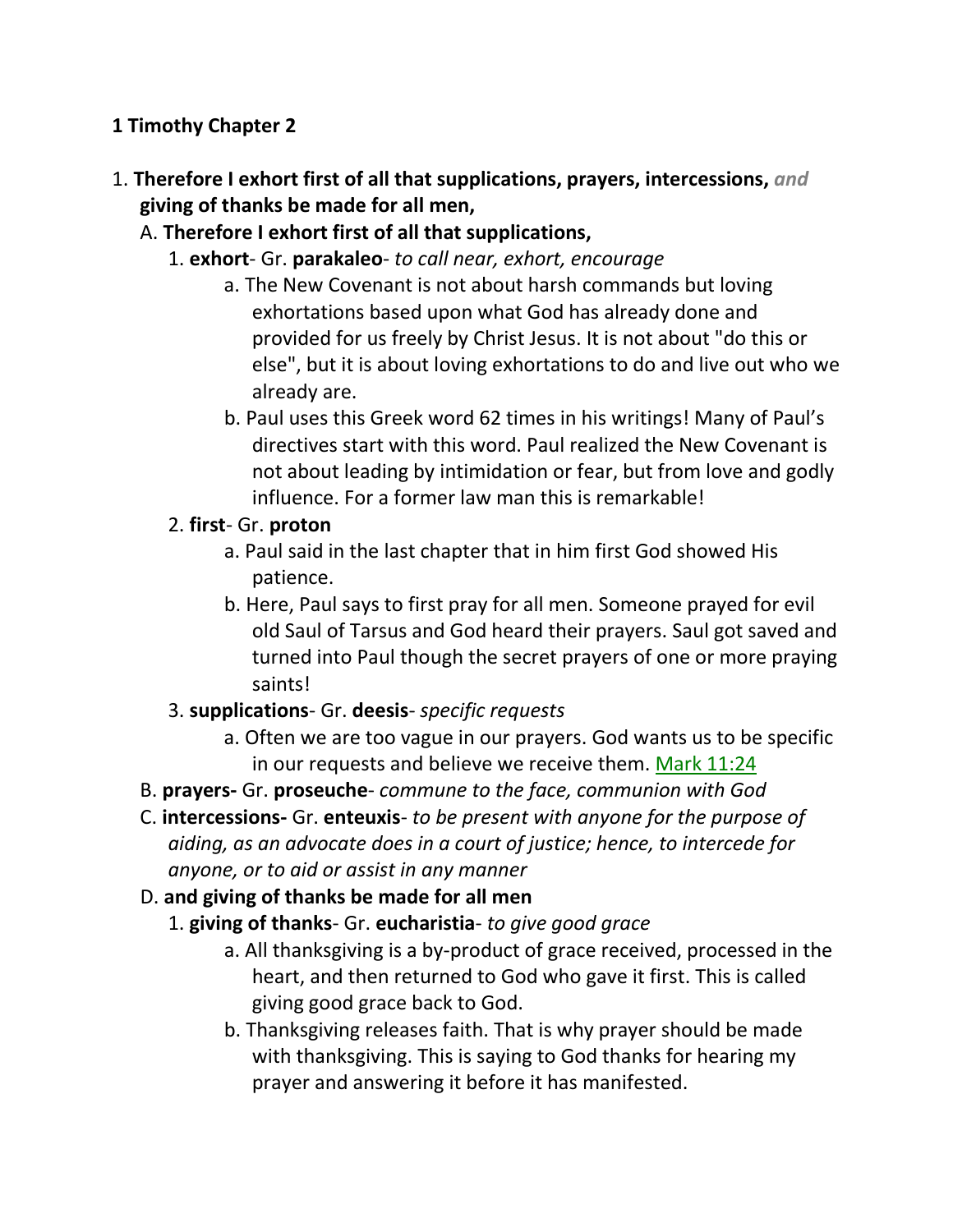### 2. **made-** Gr. **poieo**

#### 3. **all men**- Gr. **pas anthropos**

- a. This includes sinner and saint, however, prayer for the saints is mentioned almost predominately in the NT over prayer for sinners. The saints need to be strong and effective to reach the sinner.
- 2. **for kings and all who are in authority, that we may lead a quiet and peaceable life in all godliness and reverence.**

#### A. **for kings and all who are in authority,**

- 1. **kings** Gr. **basileus**
	- a. Notice this says "kings" not presidents. In the time of the bible kings ruled. Most of them were evil and did not know the Lord. We tend to get bent out of shape when a president does not know the Lord and they think that we need a Christian leader for God to do anything. That is false! God moved mightily in church history with some of the most evil rulers known to man- Nero, Diocletian, and Caligula are just a few.
	- b. We are to vote and get involved in politics but not to the degree that we put our trust in men and not God. If we are full of fret and worry about our government our focus is off of God and Jesus our KING!
	- c. No matter who is elected president in the upcoming election, Jesus is still our KING and is not hindered from moving in our country, protecting, and providing for us His children.

## 2. **authority**- Gr. **exousia**

# B. **that we might lead a quiet and peaceable life in all godliness and reverence.**

- 1. **lead** Gr. **diago** *to pass or spend time, live*
	- a. Notice the goal of praying for our government leaders is that we believers can live quietly, peaceably, godly, and in reverence. The purpose for this is that our resulting beautiful life will be a testimony to all around us of the goodness of God and the reality of Christ and the power His gospel.
- 2. **quiet** Gr. **eremos** *tranquility, quietness, the same word for desert place, solitary* 
	- a. We all need solitary time for prayer, meditation, and relaxation.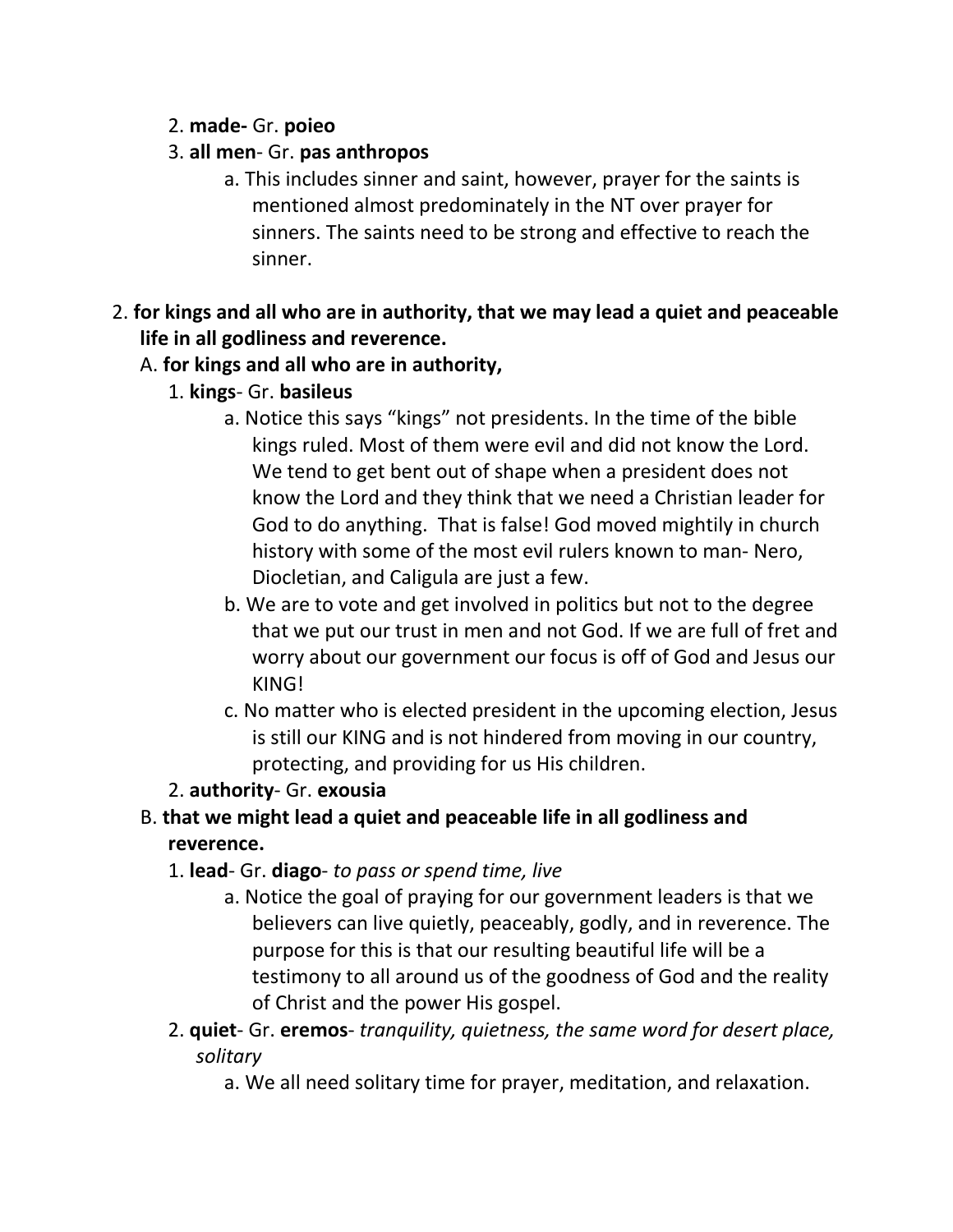## 3. **peaceable**- Gr. **hesoukios**- *keeping one's seat* (*sedentary*),

- a. We need to pray that we have a quiet and peaceful government and country so that we can live a godly Christian life in front of others and share the gospel.
- b. A country in revolution or violence cause people to withdraw and not trust anyone. We want a peaceful trusting environment to share the gospel in.
- 4. **life** Gr. **bios** *everyday natural life*
	- a. Often we see what happens in church as spiritual and what is done outside of church as carnal. No, we are to do all things unto God and they become spiritual. Doing the dishes as unto the Lord is spiritual!

# 5. **godliness**- Gr. **eusebes**

# 6. **reverence**- Gr. **semnotes**- *dignified, gravity*

a. We should live dignified lives. Dignified means exalted and honored. We should live such an exalted life above the flesh that it becomes honored by all.

## 3. **For this** *is* **good and acceptable in the sight of God our Savior,**

# A. **good**- Gr. **kalos**

# B. **acceptable**- Gr. **apodektos**- *what is accepted fully*

1. We should live pleasing to the Lord. What pleases the Lord is when we walk by faith, bear the fruit of the Spirit and of redemption, and live lives that are a testimony of the gospel to all around us. 1Ti\_5:4; Rom\_12:1-2, Rom\_14:18; Eph\_5:9-10; Phi\_1:11, Phi\_4:18; Col\_1:10; 1Th\_4:1; Heb\_13:16; 1Pe\_2:5, 1Pe\_2:20

## C. **sight**- Gr. **enopion**- *in one's presence*

1. The kind of lifestyle listed above will not always be acceptable in the eyes of the wicked, but it is always acceptable in the eyes of God our Savior.

# D. **God our Savior**

- 1. All three members of the Godhead are equally God and are our Savior. It took all three members of the Godhead to bring forth redemption and shared in the work of saving us. Heb. 9:14
- 2. God the Father devised the plan of salvation, God the Son performed the plan of salvation, and God the Spirit reveals and manifests the plan of salvation.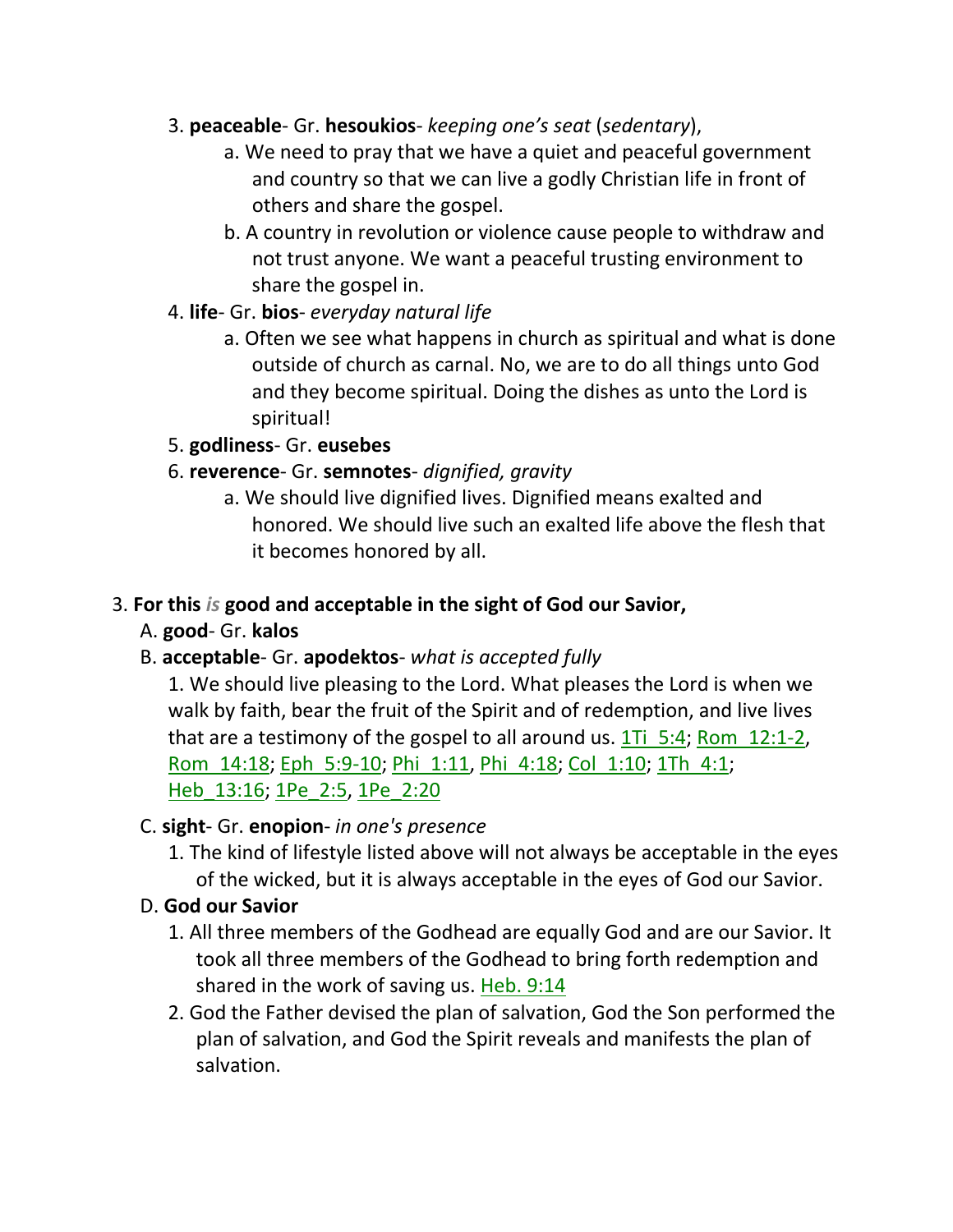# 4. **who desires all men to be saved and to come to the knowledge of the truth.**  A. **desires**- Gr. **thelo**

1. Calvinism and Sovereignty teaching states that everything that happens is God's will and no one can defy God's will. Here we see that God desires all men to be saved, but not all men will be saved. 2 Pet. 3:9 God does not always get what He wants! Many people will perish without Christ. 2 Cor. 2:15

# B. **all men**- Gr. **pas anthropos**

# C. **saved**- Gr. **sozo**- *delivered, made whole, healed*

- 1. Universalists will say this word saved is just a temporal term that speaks of the benefits of redemption. They say that all men will be reconciled to God in the end, but to be saved [experience the temporal benefits of redemption] in the here and now you must believe upon Christ.
- 2. This word does not just mean temporal benefits. It is used of being saved from the wrath of God to come! Rom. 5:9

# D. **come**- Gr. **erchomai**

1. Under grace everyone has a choice to come or not come to the full knowledge of the truth [The Word]. There are many who receive salvation but do not come to the full knowledge of the truth [The Word] through discipleship.

# E. **knowledge**- Gr. **epignosis**- *full knowledge, revelation knowledge*

- 1. This is discipleship. God wants people to get born again but then grow as a Christian through the revelation knowledge of the Word of God. This comes by discipleship. We see both aspects of preaching the gospel and teaching converts the Word of God [discipleship] in the Great Commission. Mar\_16:15; Mat\_28:19
- 2. Sinners need preaching. They need the preaching of the gospel. Believers need teaching. They need to be taught the principles and truths of the New Covenant.

# F. **truth**- Gr. **aletheia**

1. Thy word is truth... John 17:17

# 5. **For** *there is* **one God and one Mediator between God and men,** *the* **Man Christ Jesus,**

# A. **For there is one God and one Mediator between God and men,**

1. **one God**

a. God the Father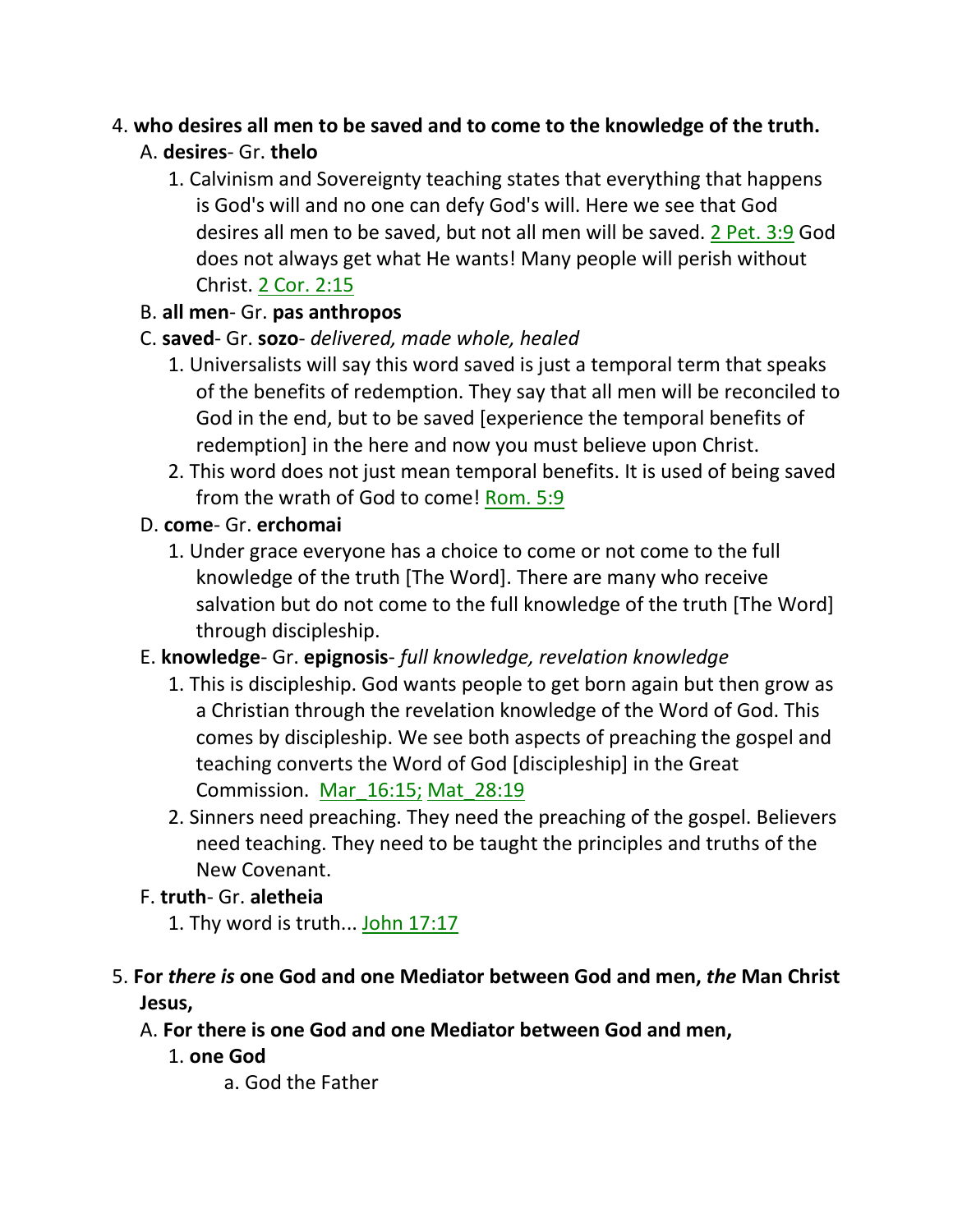#### 2. **one Mediator**

a. **mediator**- Gr. **mesites**- *one who intervenes between two, either in order to make or restore peace and friendship, or form a compact, or for ratifying a covenant, a medium of communication, arbitrator*

b. Job lamented that there was no mediator between him and God. Job 9:33 God provided one in the person of Jesus Christ. Jesus is the mediator of the New Covenant. Heb\_8:6, Heb\_9:15, Heb\_12:24

- c. Jesus being 100% God could stand in for God in covenant. Jesus being 100% man could stand in for man in covenant. Jesus is also the covenant itself! Is. 42:6
- d. No other religion of the earth has a mediator between God and man. Every religion leaves a system of works to achieve to approach God. Christianity is based not upon a system but a person who brings us to God by His grace. In all religions you can take the founder out of that religion and the religion remains. This is impossible with Christianity. It is based upon a relationship with Jesus Christ. You remove Jesus from Christianity then it disappears.
- e. The Law had two mediators- on man's side was Moses and on God's side was angels. Acts 7:53 In the New Covenant you one person- Jesus Christ! Gal. 3:20

#### 3. **men**- Gr. **anthropos**

a. Jesus could redeem men [plural] because mankind is a race that come out of one- Adam. We are all connected to one another in a very large family tree. Jesus was born of a virgin so he was born into the tree that connects all. God could place the sins of all humanity and all that Adam was into Christ and crucify him and this death would account for all he was connected to. 2 Cor. 5:14 There is no redemption for the fallen angels because they are not a race. Angels don't give birth to other angels. They are individual creations. Jesus would have to die individually for each of them to redeem them. He died once!

## B. **the Man Christ Jesus**

- 1. **man** Gr. **anthropos** *the general term for mankind*
	- a. Jesus was made just like all of mankind.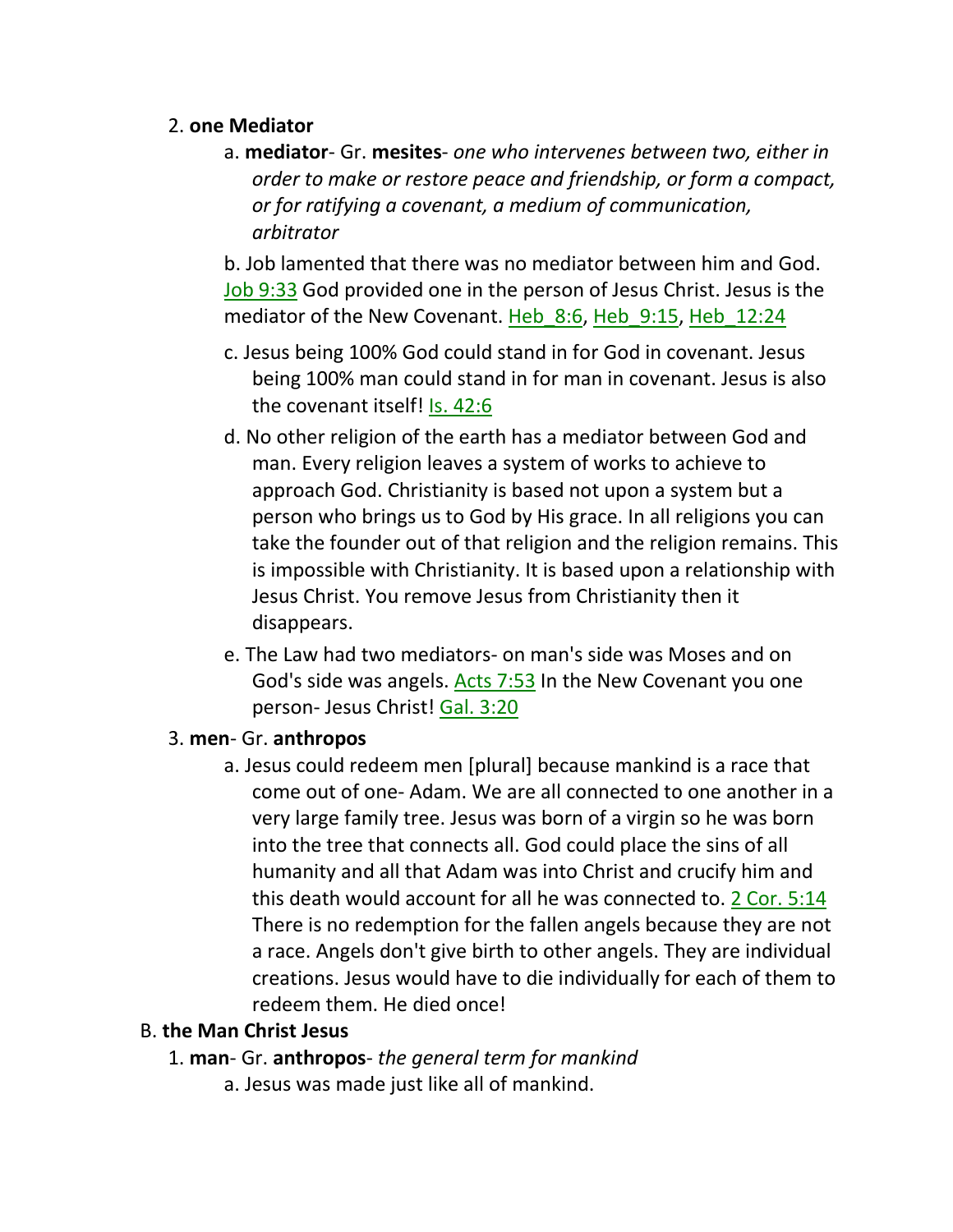b. In the one man we see full God and full man.

#### 2. **Christ Jesus**

- a. Christ is His divine name.
- b. Jesus is His human name.

#### 6. **who gave Himself a ransom for all, to be testified in due time,** A. **who gave Himself a ransom for all,**

### 1. **gave**- Gr. **didomi**

- 2. **ransom** Gr. **antilutron** *what is given in exchange for another as the price of his redemption, ransom; antidote, remedy*
	- a. Jesus gave us the remedy and antidote for sin and its resulting bondage. It was his ransoming blood shed for us! Jesus took our guilty verdict and our resulting sentence which was death. This was done by the cross. In the resurrection God gives those who accept salvation a new verdict of innocent with the resulting sentence of life, blessing, and freedom!
	- b. Those bound in sin are bound in unrighteousness. It is condemnation- the verdict of guilt that sentences them to bondage in the prison of sin. Those who have not accepted Jesus paying their ransom price and then accepting God's new verdict of innocence and sentence of freedom will stay bound to their sin. Those who struggle in addiction do so because they are held by their sin by the chains of condemnation and guilt. Until they accept Jesus' ransom and new verdict and sentence of innocence and freedom in their heart they will stay bound.
	- c. The word "addiction" comes from the Greek word **adikia**, which is *translated as unrighteousness* in the Bible. Those in addiction have not fully accepted the gift of righteousness in their heart and the verdict of being declared completely innocent for what they had done. This verdict is given to each child of God when they are born again. It is a permanent verdict because all sins past, present, and future were paid for by the shed blood and death of Jesus. Freedom is the resulting sentence based upon the verdict. It is actually guilt and condemnation in the heart that holds people chained to their sins no matter how hard they try to break free.
	- d. It is very interesting to note that snake venom is developed from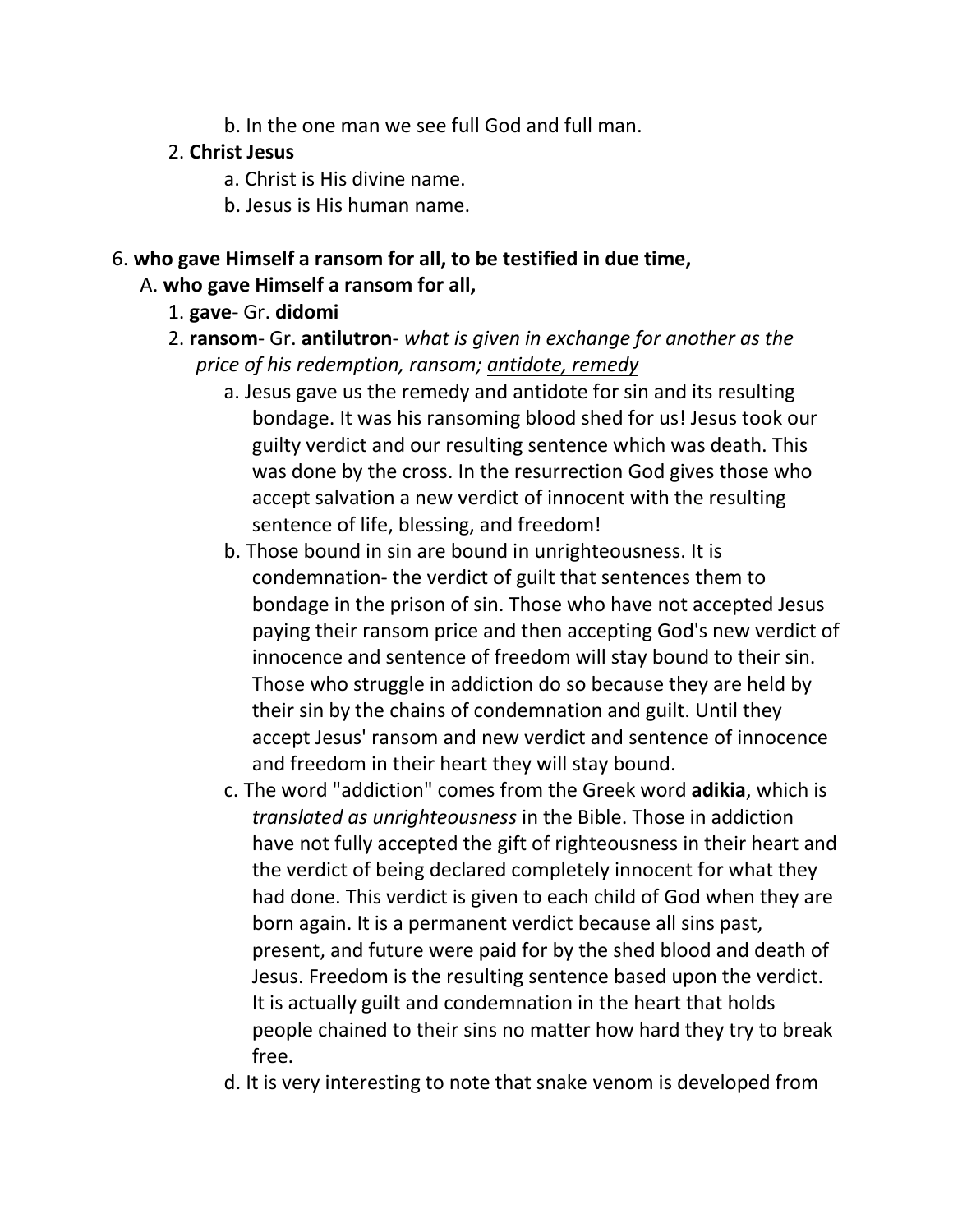lamb's blood. The blood of the Lamb is the antidote for the poison of sin and Satan! Hallelujah!!!

- 3. **all** Gr. **pas**
	- a. Jesus paid the ransom price to free all mankind from sin. Calvinism teaches that Jesus only died for a select number, or those who get saved. This is error and unbiblical. Salvation has been purchased for all mankind and those who accept this payment by faith will be saved. John 1:29, John 4:42, 2 Cor. 5:19, 2 Cor. 5:14, 1 John 4:14, 1 Tim. 4:10, 1 John 2:2, Heb. 2:9, etc.
- B. **to be testified in due time**
	- 1. **testified** Gr. **maturion** *to witness of*
	- 2. **due time** Gr. **idios kairos** *its own particular season*
		- a. Jesus died just at the right time, and now He is being testified in the right time. Rom. 5:6, Gal. 4:4
		- b. God has a due time for all his purposes. There is a due time in our life for all of God's purposes. These are in God's due time, not ours. We need to keep God off the time clock! Gal. 6:9
- 7. **for which I was appointed a preacher and an apostle—I am speaking the truth in Christ** *and* **not lying—a teacher of the Gentiles in faith and truth.**  A. **for which I was appointed a preacher and an apostle**
	- 1. **appointed** Gr. **tithemi** *to place*
		- a. It was the Lord that placed Paul into the ministry as a preacher, apostle, and teacher. Paul did not get to pick what he wanted to be. He was placed there. We also are placed where the Lord wants us. We need to magnify our office we were placed in and not desire the office of another. Rom. 11:13 We are suited for our office. We are ill-suited for someone's else's!
	- 2. **preacher** Gr. **kerux** *a herald*
		- a. Paul's first call as an apostle was to preach Christ. He was to win the lost by preaching Christ.
		- b. Paul was graced to preach Christ. Eph. 3:8
	- 3. **apostle** Gr. **apostolos** *sent one with authority*
	- B. **I am speaking the truth in Christ and not lying**
		- 1. **speaking** Gr. **lego**
		- 2. **truth** Gr. **aletheia**
		- 3. **in Christ**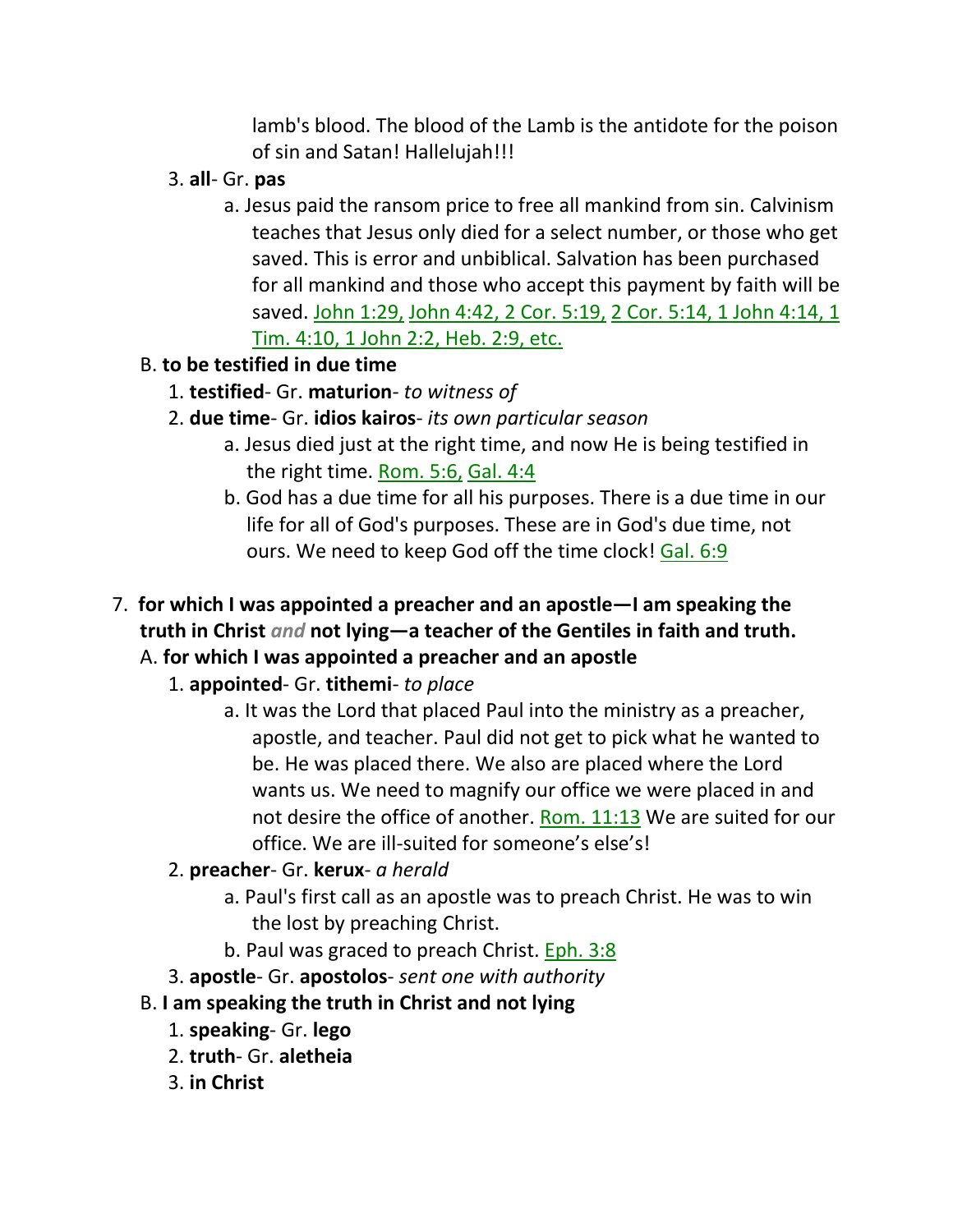#### 4. **lying**- Gr. **pseudomai**

a. This is like saying "as Christ is my witness". I don't think Timothy needed convincing however!

## C. **a teacher of the Gentiles in faith and truth**

## 1. **teacher**- Gr. **didaskalos**

- a. Once Paul did the work of preaching Christ, he then was called to disciple the believers. Discipleship is done by teaching not preaching.
- b. Every preacher who leads people to Christ is also responsible that those converts are discipled, either personally or by connecting them to others who can and will.
- 2. **Gentiles** Gr. **ethnos** *the nations, non-Jewish nations*
- 3. **faith** Gr. **pistis**
	- a. The teaching of the New Covenant will establish new believers in Christ.
- 4. **truth** Gr. **aletheia**
	- a. The teaching of the New Covenant will establish new believers in the truth. Thy word is truth...John 17:17

# 8. **I desire therefore that the men pray everywhere, lifting up holy hands, without wrath and doubting;**

# A. **I desire therefore that the men pray everywhere,**

- 1. **desire** Gr. **boulomai** *to resolve, to purpose*
- 2. **therefore**
	- a. This connects with the last verse. Paul was placed into the ministry and in a teaching position for the church. Now he is going to exercise it in the upcoming verses, by giving teaching and direction to Timothy for the church.
	- b. We are placed into leadership by the Lord but we must take the oversight and use that authority. 1 Pet. 5:2 If we don't someone who has no business with it will do it.
- 3. **men** Gr. **aner** *a specific word for males*. **Anthropos** means mankindmale or female.
	- a. This exhortation is for the men in the congregation. It is a temptation for men to let anger get the best of them and get into fights. This should not happen in church, but unfortunately many a deacon and elder meeting has ended in fist fights.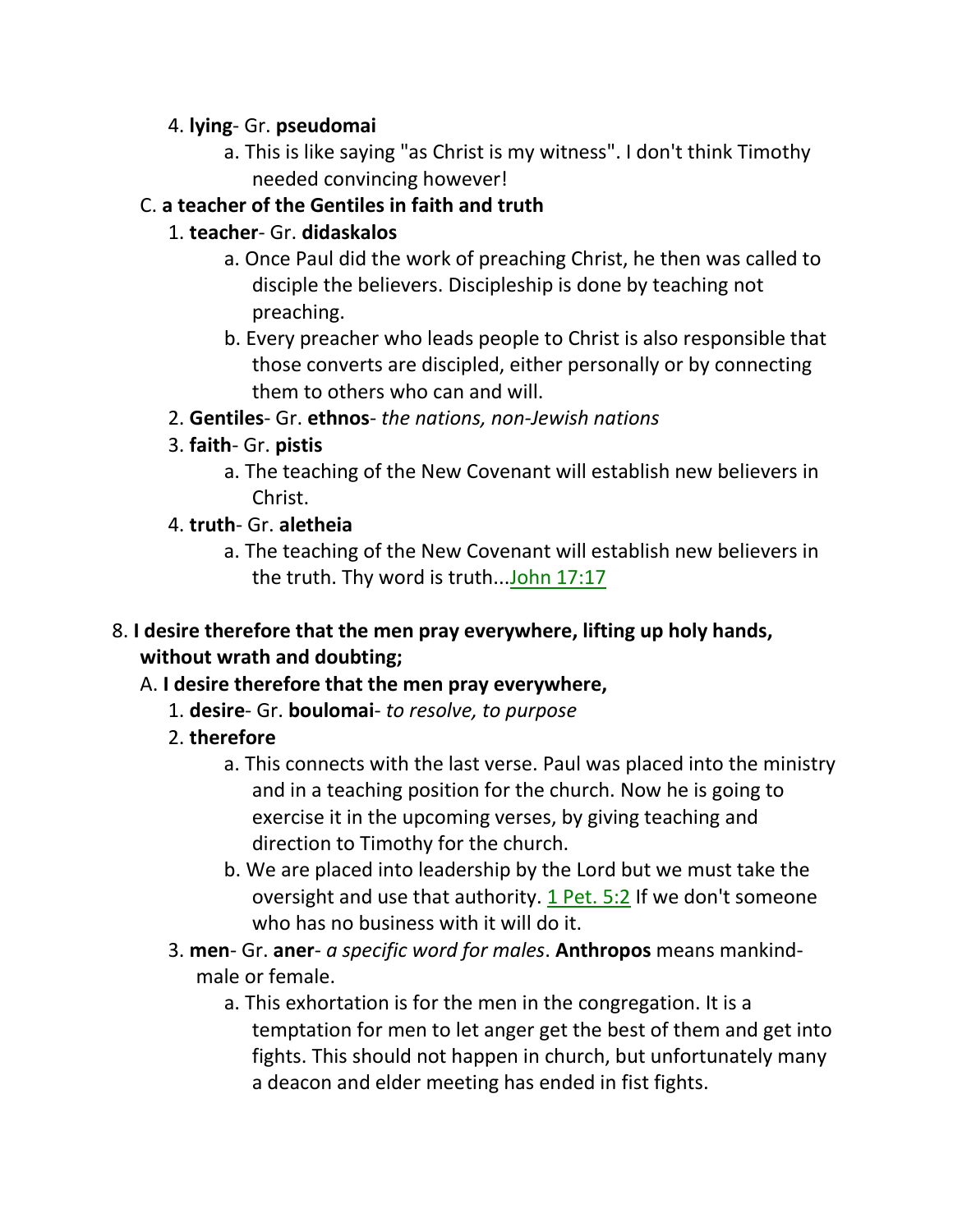- 4. **pray-** Gr. **proseuchomai**
- 5. **everywhere**
	- a. No matter how difficult or easy our environment we are called to pray.
- B. **lifting up holy hands,**
	- 1. **lifting up** Gr. **epairo**
	- 2. **holy-** Gr. **hagios** *set apart*
	- 3. **hands** Gr. **cheir**
		- a. They are to lift up hands set apart for God in praise and prayer, not lifted up ready to throw punches!

# C. **without wrath and doubting**

- 1. **wrath** Gr. **orge** *vengeance*
	- a. We are not to settle problems in the church with our fists but in prayer.
- 2. **doubting** Gr. **dialogismos** *disputing, arguing*
	- a. A leader in the church must be gentle and not a fighter. 1 Tim. 3:3, Titus 1:7, 2,Tim. 2:24
- 9. **in like manner also, that the women adorn themselves in modest apparel, with propriety and moderation, not with braided hair or gold or pearls or costly clothing,** 
	- A. **in like manner also,**
		- 1. As men can get into verbal and physical fights, women can get into fashion wars! They too must learn to abstain from these.

# B. **that the women adorn themselves in modest apparel,**

- 1. **women** Gr. **gune-** *wives or women*
	- a. There is only one word for woman and wife in the Bible. It is the Greek word **gune**. You must look at the context to see which is being referred to. Many of the verses that legalists have used to keep women out of ministry is not referring to women but to wives with their husbands.
- 2. **adorn** Gr. **kosmeo** *to arrange oneself*
	- a. We get our word cosmetics from this word.
	- b. It is ok for women to wear make-up. It is not a sin. In some cases, it would be a sin not to!
- 3. **modest** Gr. **kosmios** *well arranged, seemly, modest, decorous, respectable, well-ordered, regular, fittingly*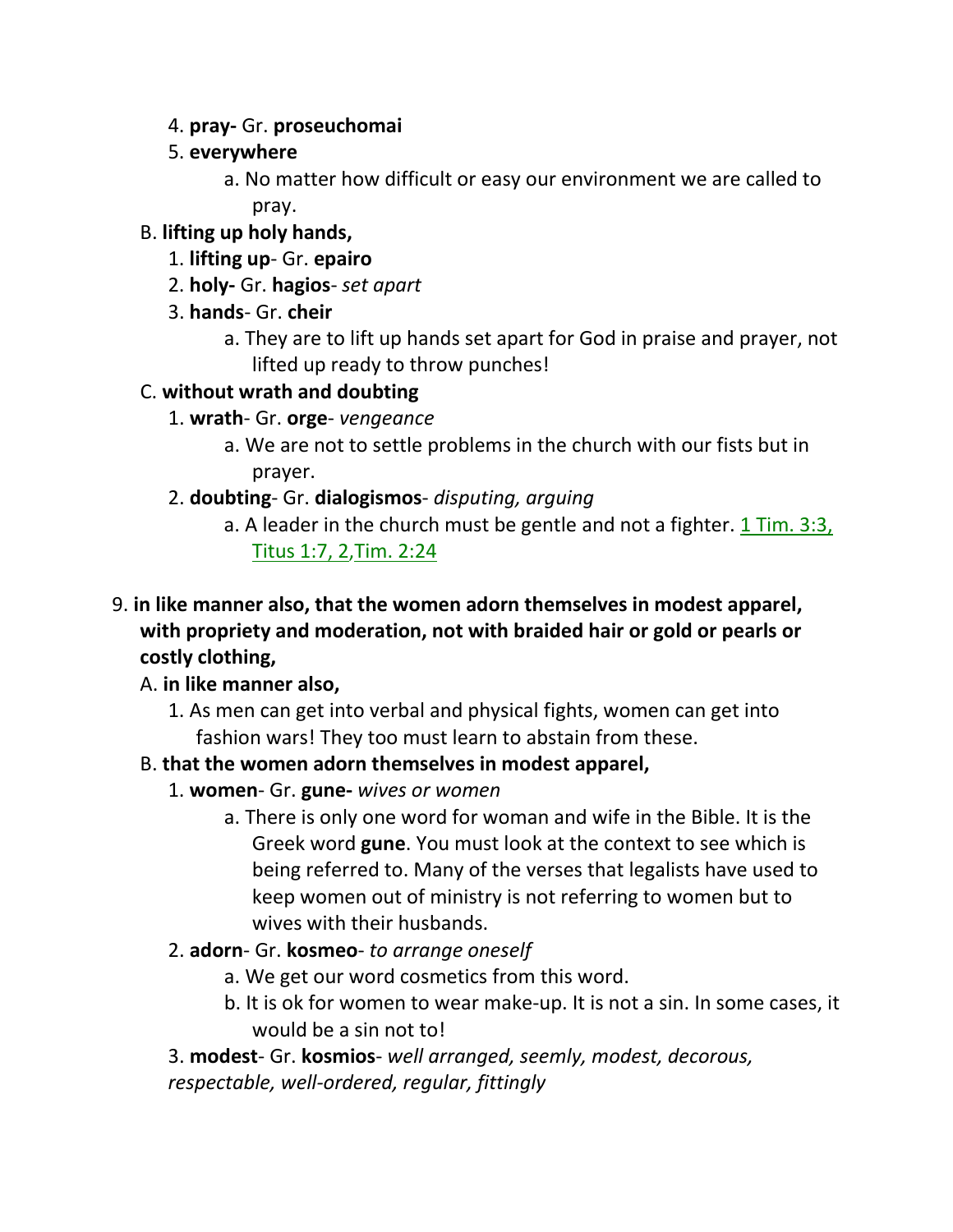a. Paul is not saying that wearing a nice dress or jewelry is wrong. What he is saying here is that a woman's attire should be fitting for the occasion. It should be regular dress for what everyone else is wearing. What Paul is saying is that the church service should not be used as a fashion show! Sometimes ladies will compete with one another on how spectacular their out-fit is. Church is not a fashion show or competition. Just wear nice clothes that fits in with the environment and does not draw attention to yourself. Dressing worse than everyone to look more humble has the same effect. It draws attention to yourself. The attention should be on the Lord not people's outfits!

b. What is fitting is based upon what culture you are in. However, the church should not accept any culture's attire that embraces clothing that is revealing and sensuous. We are getting there in the United States.

- 4. **apparel** Gr. **katastole** *a garment let down, dress, attire*
- C. **with propriety and moderation,**
	- 1. **propriety** Gr. **aidos** *modesty, reverence, regard for others, respect*
		- a. A woman's appearance should show reverence for God and herself. It also should regard others. They should not dress in a way to cause others to stumble in any way.
	- 2. **moderation** Gr. **sophrosune** *soundness of mind, prudence, discretion*
- D. **not with braided hair or gold or pearls or costly clothing**
	- 1. **braided hair** Gr. **plegma** *plaiting the hair*
		- a. In Paul's day women of the day would often make great creative designs with their hair and add in gold and pearls to show off it off. They made their hair-do's into works of art. Again, Paul is not saying you should not braid your hair or have a nice hair-do. He is saying don't try to make it a masterpiece to be awed over by others. Again, make yourself look nice, but not in order to stand out.
	- 2. **gold** Gr. **chrusos**
	- 3. **pearls-** Gr. **margarites**
		- a. These often were added to the hair-dos to stand out.
	- 4. **costly clothing** Gr. **poluteles himatismos** *very expensive clothing*
		- a. These very expensive clothes were ornate and would stand out. Those who could not afford such clothing would feel inferior and be ashamed of their inferior clothing. This should not take place in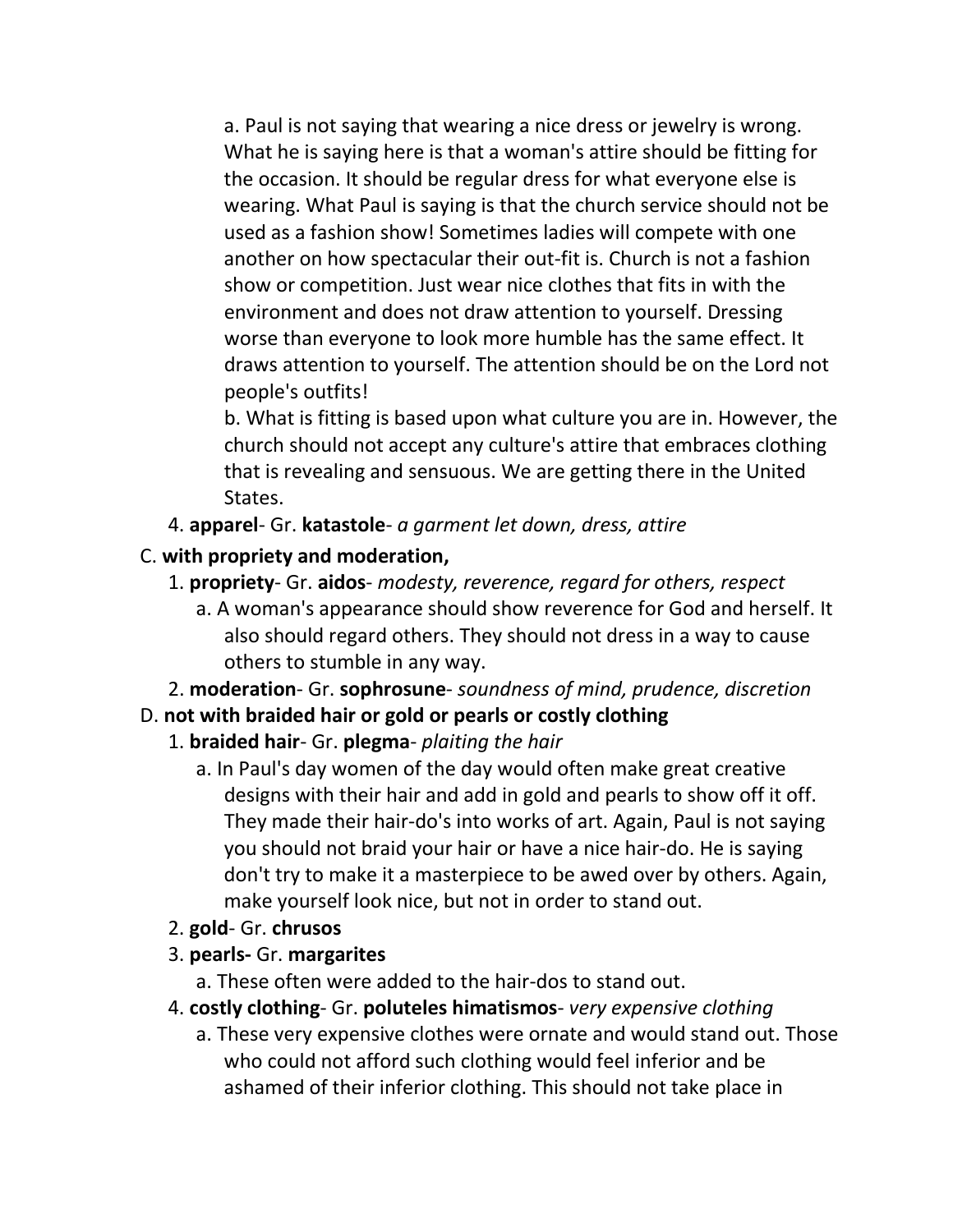church!

b. Bottom line of this verse: *At church dress to fit in, not stand out*.

# 10. **but, which is proper for women professing godliness, with good works.**

A. **but,**

# B. **which is proper for women professing godliness,**

- 1. **proper** Gr. **prepo** *what is suitable*
- 2. **women** Gr. **gune-** *wives or women*
- 3. **professing** Gr. **epagello** *to announce*
	- a. Our actions should line up with our words.
	- b. Our actions will announce more loudly than our mouth ever will.

# 4. **godliness**- Gr. **theosebeia**- *reverence towards God*

- a. We show respect to God when we show respect to those made in His image. Trying to out-do others in your dress and appearance does not do that.
- b. Godliness is not shown by women by their out-fits but by the quiet gentle spirit which in God's sight is of great price. 1 Pet. 3:4 This is more valuable to God than an expense dress.

# C. **with good works**

- 1. **good** Gr. **agathos** *intrinsic good*
- 2. **works** Gr. **ergon**

## 11. **Let a woman learn in silence with all submission.**

# A. **woman**- Gr. **gune**- *wife or woman*

1. Again, there is only one word in the Greek language for woman and wife. It is **gune**. You must see by context which is being referred to. In this section the context is of a wife not a woman in general. Adam and Eve are used as an example of what Paul is talking about. Adam and Eve were a married couple not just a man and woman in general.

# B. **learn**- Gr. **manthano**

- C. **silence** Gr. **hesuchia** *to be still or quiet*
	- 1. In the early church men and women did not sit all together like today. Men and women were separated from each other and sometimes by a divider. Paul is saying it is not proper for a wife to whisper over to her husband during the service to ask about or discuss with him about what is being taught. It is best to quietly listen to what is taught and then discuss the message at home. It is very distracting to others to have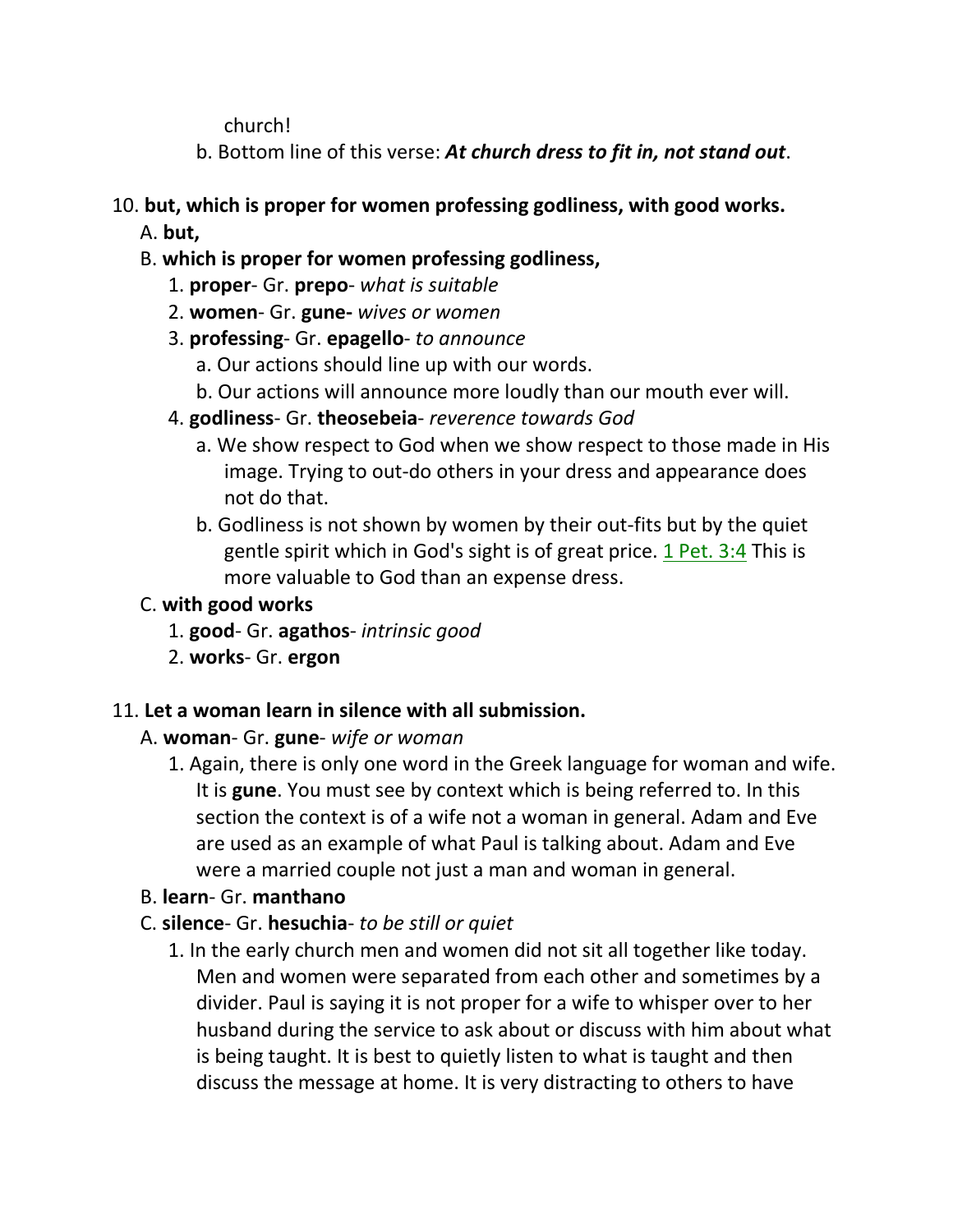people talking during a service. It is selfish and disrespectful to others. Don't be that person.

#### D. **submission**- Gr. **hupotage**- *to arrange under*

- 1. Submission is something that is always freely offered by someone. If it is forced, then it is slavery. God never makes us submit to Him. He never commands for us to submit to Him. We must decide to submit. This means we arrange ourselves under His authority which always benefits and blesses us. In a proper authority/submission relationship the one that submits is blessed and benefited by it.
- 2. Women are not commanded here to be submissive to men in general. This is speaking of the marriage relationship. Men do not have authority over all women. They have authority in their own marriage and home. Some religions teach that all men are superior to all women. These are very oppressive and are demonic.
- 3. Submission only works among equals. There is submission in the Godhead. They are all co-equal, but not the same in authority. The Son submits to the Father. The Spirit serves Christ and the Father. A husband and wife are equals before God but there is authority and submission to have order. A boss and worker are equals in the eyes of God but one is in authority to have order and direction in the business.
- 12. **And I do not permit a woman to teach or to have authority over a man, but to be in silence.**

## A. **And I do not permit a woman to teach or to have authority over a man,**

- 1. **permit** Gr. **epitrepo** *to give permission, allow*
- 2. **woman** Gr. **gune** *wife or woman*
	- a. Again you must look at context to see if this is speaking of a wife or a woman in general. Here it is used of a wife.
- 3. **teach** Gr. **didasko**
	- a. It is not good for a wife to turn to her husband during a sermon and tell him he needs to be doing what is being taught or telling him how to he needs to be doing it better.
- 4. **have authority** Gr. **authenteo** *to govern, exercise dominion over one, domineer*
	- a. God has given the husband to be the head [authority] of his wife and household in natural matters. Jesus is the spiritual head of all his children whether male or female. A husband is not the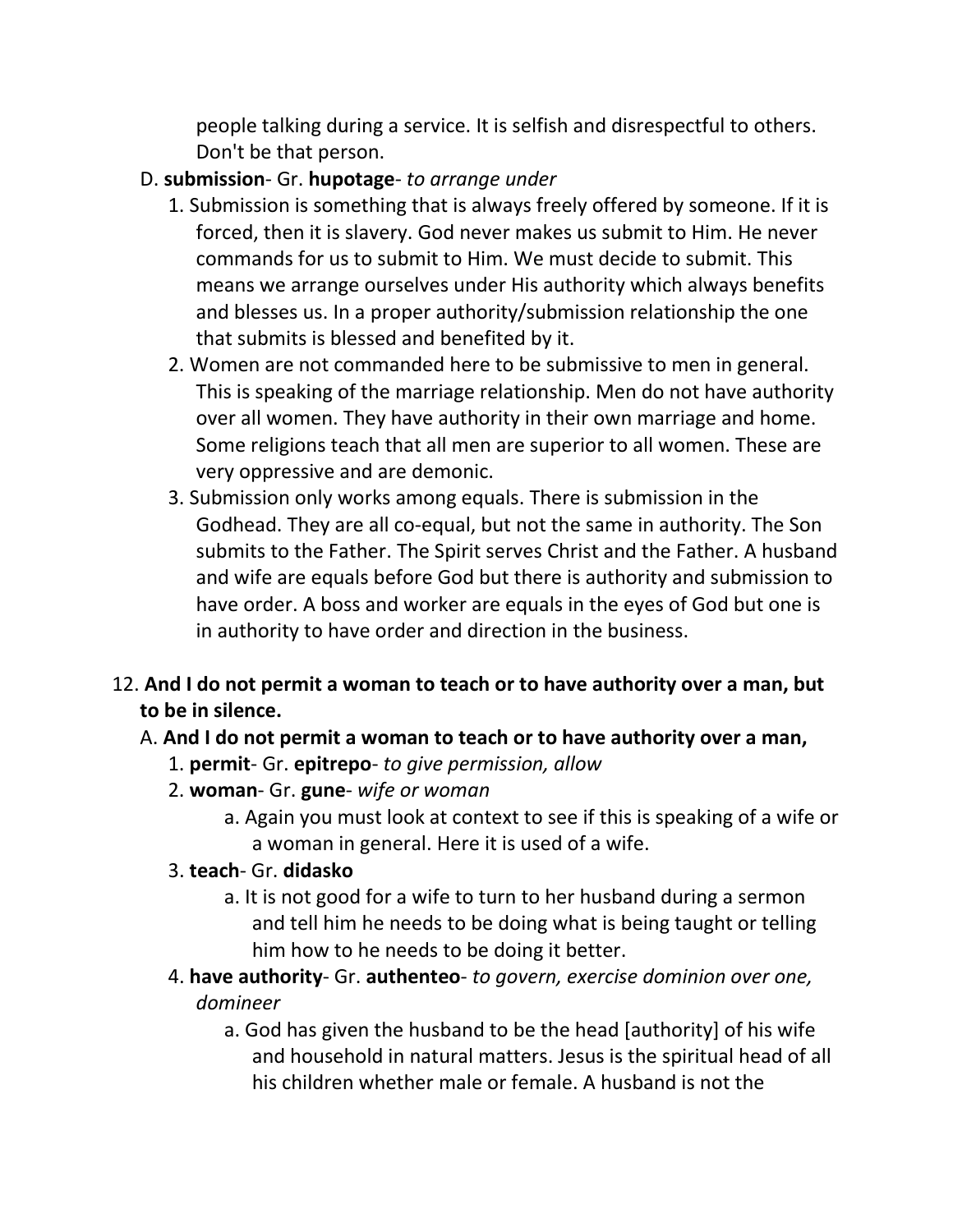spiritual head of the wife. He is the natural head of the wife in matters pertaining to this life. A wife does not need to go through her husband to talk to or receive from Christ. Every believer whether male or female has equal access to Christ their spiritual head. This is the priesthood of every believer. However, it is out of divine order for a wife to govern or domineer her husband. That woman is in pride and will have the flow of grace hindered from coming to her. God gives grace to the humble. 1 Pet. 5:5 It takes humility to submit to authority.

#### 5. **man**- Gr. **aner**

a. There are two different Greek words for man and husband. The word for man is **anthropos**. This word can mean mankind- male and female or can be used for a man in general. The word for husband is **aner**. Here we have the word **aner**. This verse should be translated- "And I do not permit a **wife** to teach or to have authority over a **husband**, but to be in silence. Again Adam and Eve are used in example. They were a married couple.

## B. **but to be in silence**

### 1. **silence**- Gr. **hesuchia**- *to be still or quiet*

- a. This is the second time this word is used. This is an admonition to the more talkative sex, especially during the church service.
- b. These verses are dealing with the church service. This does not shut out a woman from teaching or preaching if the call is there to do it. This is speaking of the wife/husband relationship.

## 13. **For Adam was formed first, then Eve.**

## A. **For Adam was formed first,**

- 1. **Adam** means *red earth*
	- a. The first man might have been a red head!
- 2. **formed** Gr. **plasso** *to mold with the hands*
	- a. Most of creation was done by God's words. However, with man he molded and sculpted him out of clay. Man is God's masterpiece! Woman is His piece of resistance!

## 3. **first**- Gr. **protos**

a. This is speaking of his body.

## B. **then Eve**

1. **Eve**- means *life giver*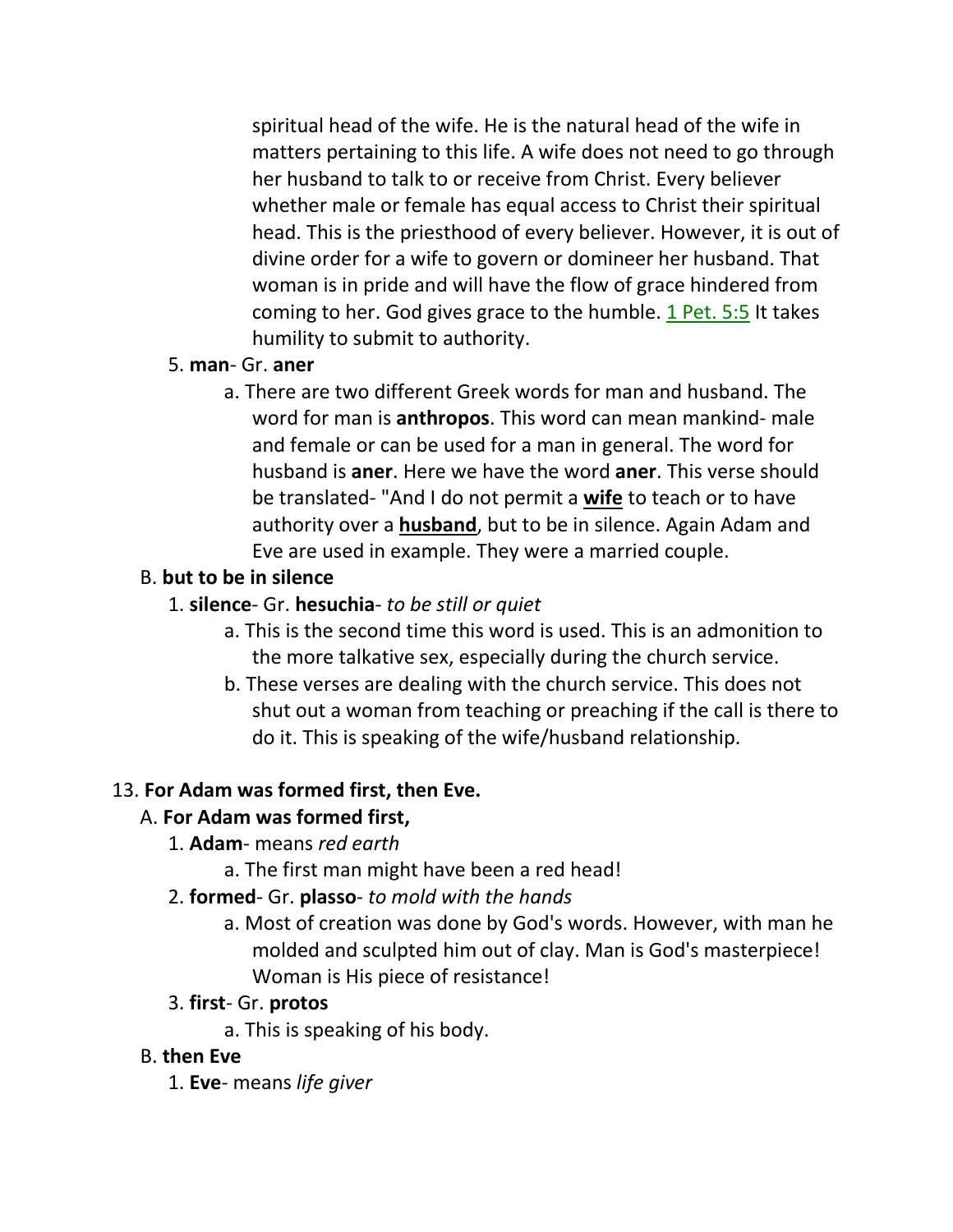- 2. God gave Adam a wife so he could get a life! A man before he is married is a hunk of dirt. When he gets married he gets a life! I speak tongue in cheek.
- 3. Again, this is the first married couple. This section of scripture is not talking about men and women in general but husbands and wives.

## 14. **And Adam was not deceived, but the woman being deceived, fell into transgression.**

## A. **And Adam was not deceived,**

- 1. **Adam**
- 2. **deceived** Gr. **apatao**

a. Adam was not deceived by Satan. He willfully sided with his wife.

# B. **but the woman being deceived,**

1. **woman**- Gr. **gune**- *wife or woman*

# 2. **deceived**- Gr. **apatao**

- a. The Bible says that Eve gave the fruit to her husband who was with her. He was there the whole time she was talking to the serpent and said nothing. Often men are guilty of doing nothing when the enemy comes against their love ones. They are often out to lunch. Adam and Eve ate us out of house and home! Adam should have protected his wife and taken his authority over the serpent. Alas, he did not!
- b. Mankind was not plunged into sin and death until Adam ate of the forbidden fruit. He was the one who was the head authority over the human race. He was the federal head of the human race. When Adam sinned and fell, so did mankind. Rom. 5:12

# C. **fell into transgression**

1. **fell**- Gr. **ginomai**- *to come to be, or come into a new state of existence*

2. **transgression**- Gr. **parabasis**- *a stepping by the side, deviation; a* 

## *transgression, violation of law*

a. There is a difference between sin and transgression. Sin is anything that violates God's will and nature. Transgression is to violate a given command. God commanded Adam not to eat of the tree. Adam must have told Eve about this and then added don't even touch it so she would not even get close to it. God never said, "Don't touch it". We go down a slippery slope of deception when we start adding or taking away to what God said.